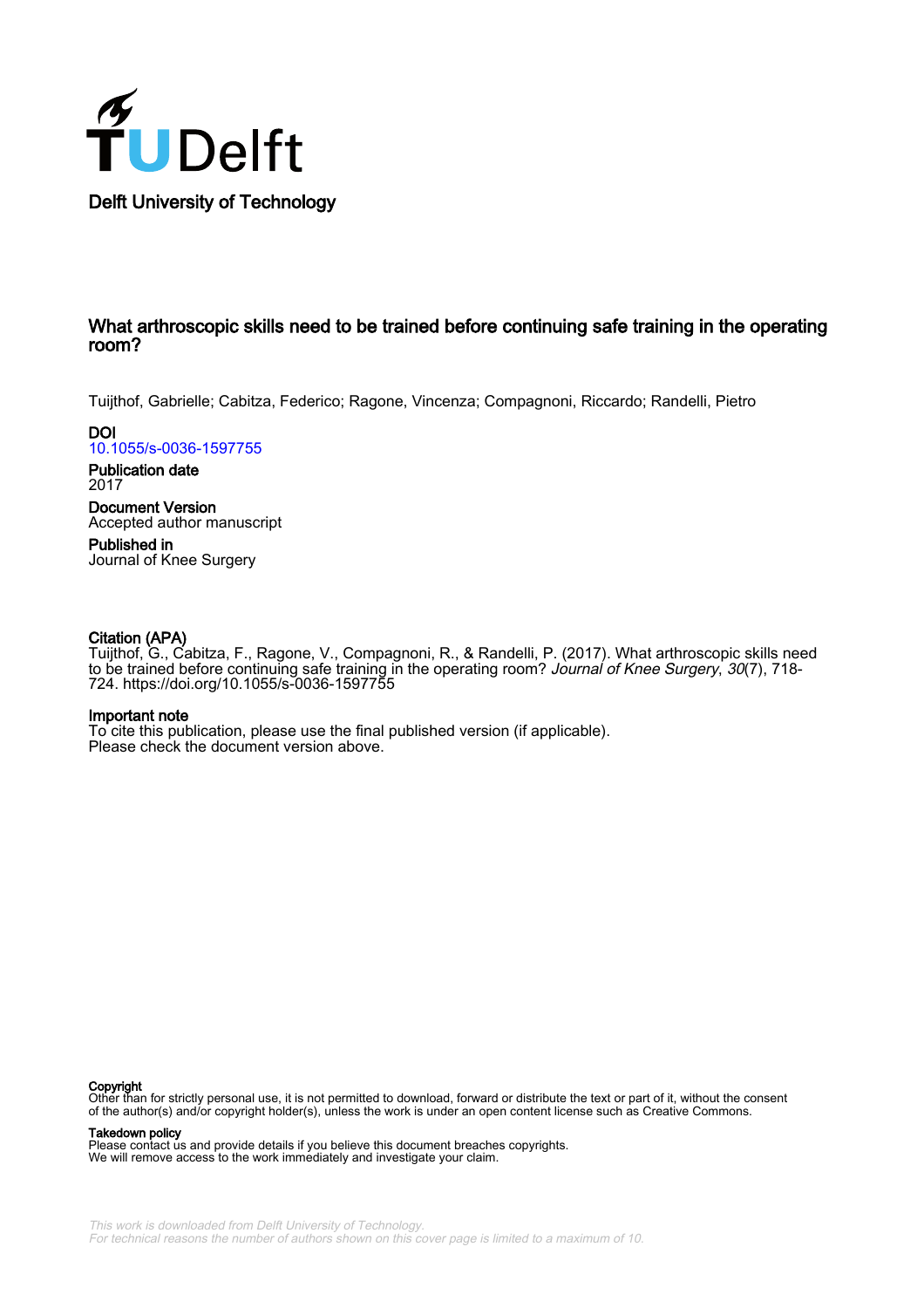Accepted author manuscript. Link to published article (Thieme) :http://dx.doi.org/10.1055/s-0036-1597755

| 1              | <b>What Arthroscopic Skills Need to Be Trained Before</b>                                                                                                       |
|----------------|-----------------------------------------------------------------------------------------------------------------------------------------------------------------|
| $\overline{2}$ | <b>Continuing Safe Training in the Operating Room?</b>                                                                                                          |
| 3              |                                                                                                                                                                 |
| 4              | Dr. ir. Gabriëlle Tuijthof <sup>1,2</sup> , Dr. Federico Cabitza <sup>3</sup> , Dr. Vincenza Ragone <sup>4</sup> , Dr. Riccardo Compagnoni <sup>5</sup> , Dutch |
| 5              | Arthrocopy Society Teaching committee (DAST) <sup>6</sup> , prof. Dr. Pietro Randelli <sup>4</sup>                                                              |
| 6              |                                                                                                                                                                 |
|                |                                                                                                                                                                 |
| 7              |                                                                                                                                                                 |
| 8              | 1. Corresponding author: Dept. of Biomechanical Engineering, Delft University of Technology, Delft, The                                                         |
| 9              | Netherlands, email: g.j.m.tuijthof@tudelft.nl tel: +31152786780, fax: +31152784700                                                                              |
| 10             | 2. Dept. of Orthopedic Surgery, Academic Medical Centre, Amsterdam, The Netherlands                                                                             |
| 11             | 3. Dipartimento di Informatica Sistemistica e Comunicazione, Università degli Studi di Milano-Bicocca,                                                          |
| 12             | Milan, Italy                                                                                                                                                    |
| 13             | 4. Dipartimento Di Scienze Medico-Chirurgiche, Università Degli Studi Di Milano, IRCCS, Policlinico San                                                         |
| 14             | Donato, Milan, Italy                                                                                                                                            |
| 15             | 5. Azienda Ospedaliera Bolognini-Seriate (BG) - Italy                                                                                                           |
| 16             | 6. Nederlandse Vereniging voor Arthroscopie, Tilburg, The Netherlands                                                                                           |
| 17             |                                                                                                                                                                 |
| 18             |                                                                                                                                                                 |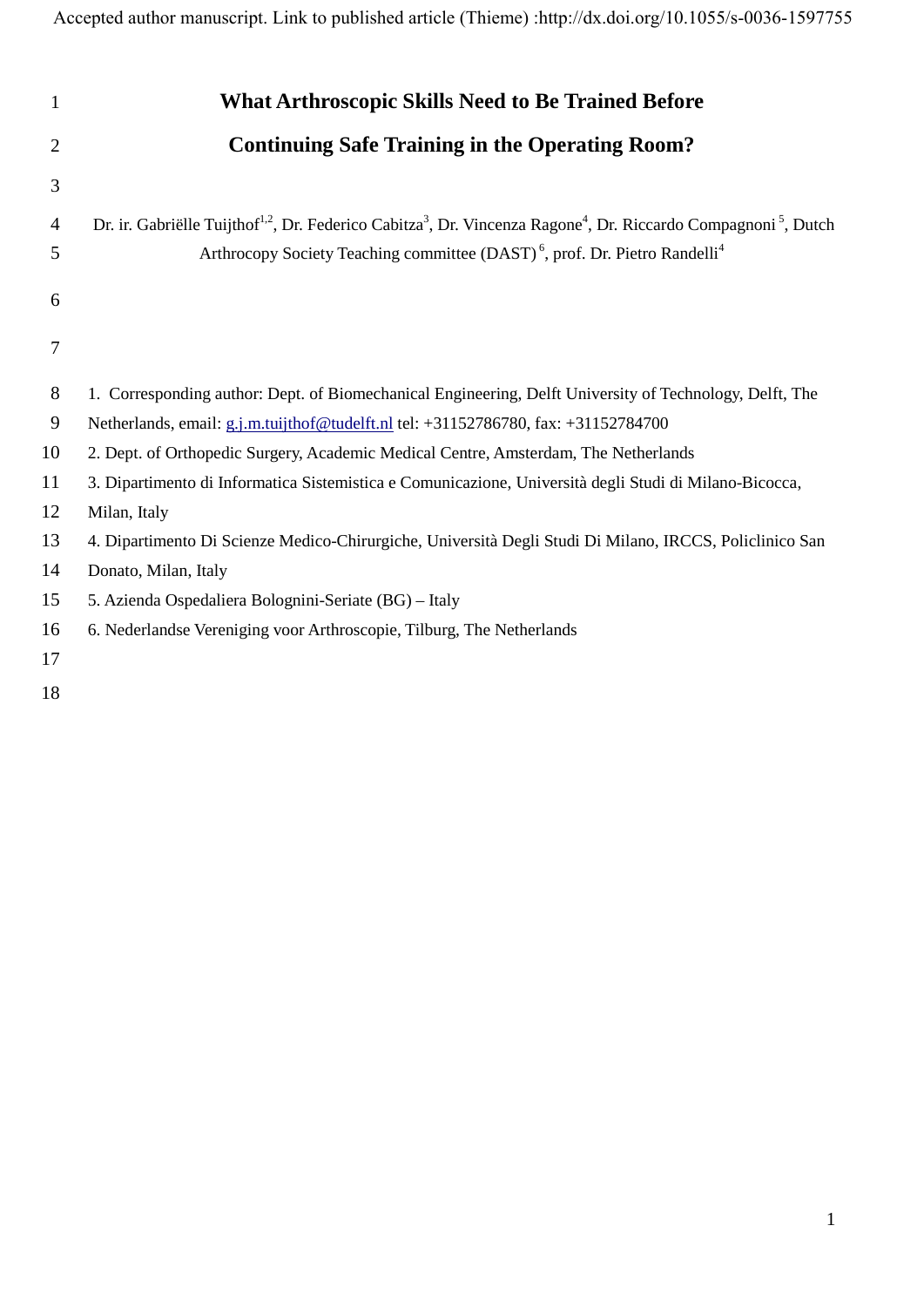## 19 **Abstract**

20 Purpose:

21 The purpose was to generate consensus amongst experienced surgeons on 'what skills a resident should

- 22 possess before continuing safe training in the operating theatre'.
- 23 Methods:
- 24 An on-line survey of 65 questions was developed and distributed to surgeons in the European community. A
- 25 total of 216 responded. The survey included 15 questions regarding generic and specific skills; 16 on patient
- 26 and tissue manipulation; 11 on knowledge of pathology; 6 on inspection of e anatomical structures; 5
- 27 methods to prepare residents; and 12 on specific skills exercises. The importance of each question
- 28 (arthroscopic skill) was evaluated ranging from 1 (not important at all) to 6 (very important). Chi square test,
- 29 respondent agreement and a qualitative ranking method were determined to identify the top ranked skills ( $p <$
- 30 0.05).
- 31 Results:
- 32 Top three of general skills considered important was 'anatomical knowledge', 'tissue manipulation', 'spatial
- 33 perception' and 'triangulation (all Chi Square >134, p < 0.001, all excellent agreement > 0.85, all 'high
- 34 priority' level). The top ranked two specific arthroscopic skills were 'portal placement' and 'triangulating the
- 35 tip of the probe with a 30◦ scope' (Chi Square >176, p < 0.001, excellent agreement and assigned 'high
- 36 priority').
- 37 Conclusions:
- 38 The online survey identified consensus on skills that are considered important for a trainee to possess before
- 39 continuing training in the OR. Compared to the Canadian colleagues, the European arthroscopy community
- 40 demonstrated similar ranking.
- 41
- 42 **Keywords:** arthroscopy; skills; survey; expert opinion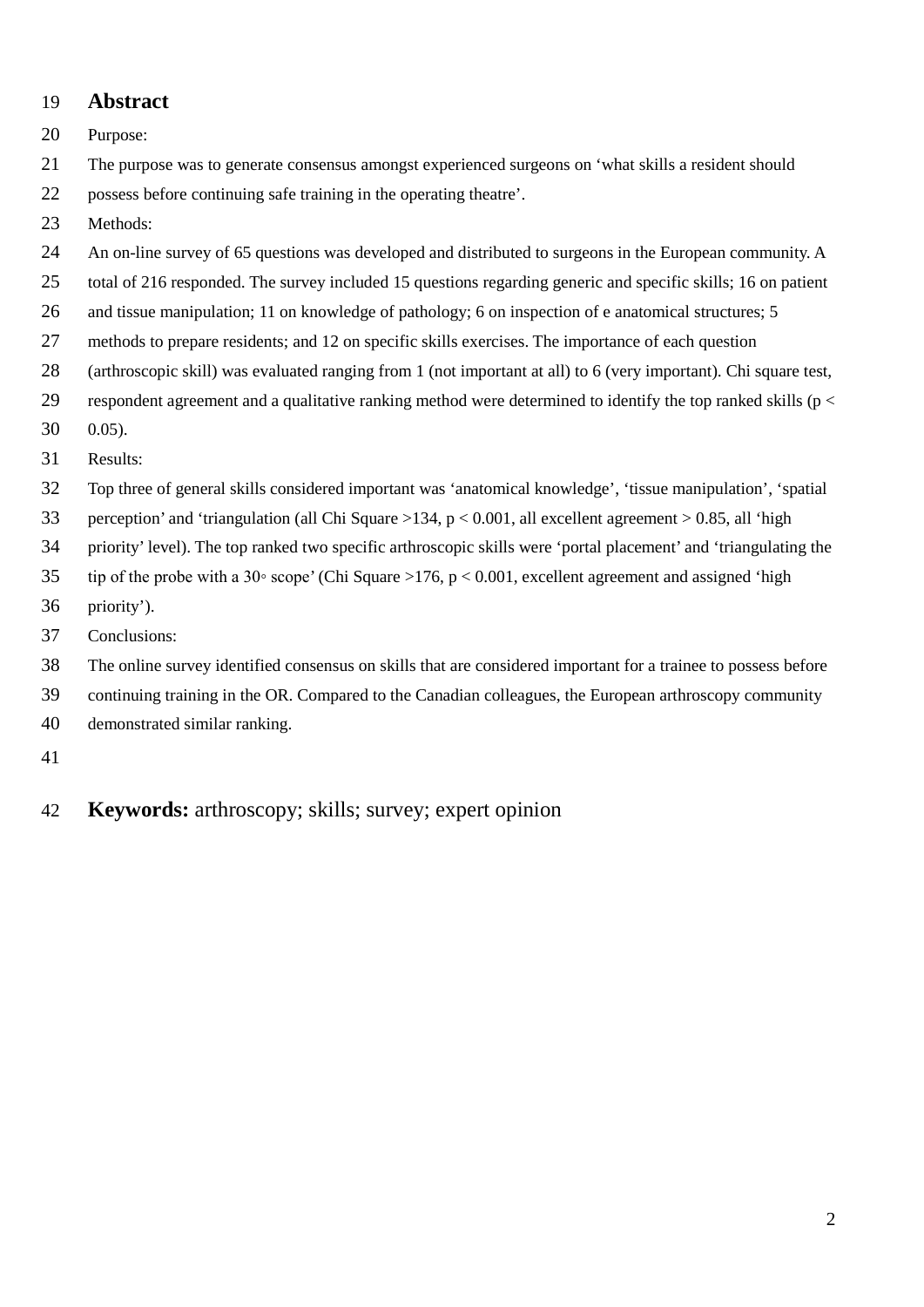# **Introduction**

44 Knee arthroscopy is the most common orthopaedic procedure performed in the United States  $<sup>1</sup>$ . At</sup> the time of certification by the American Board of Orthopaedic Surgery (ABOS), knee arthroscopy 46 is by far the most recorded procedure on case lists . It has also been shown to constitute 30% of all 47 orthopaedic procedures performed in Europe  $3,4$ . Although widely performed, arthroscopy requires specific technical skills with a notable initial learning curve that needs careful supervision during 49 training <sup>5;6</sup>. During this period, a higher risk of iatrogenic injury exists. A contemporary concept of surgical skills training requires this initial learning curve to take place in a simulated environment 51 away from the patient<sup>7</sup>. In recent years, substantial progress has been made in the development of 52 simulation programs and tools for the training and assessment of trainee's performance (e.g.  $^{8,9}$ ). However, only few studies have tried to determine what specific skills are crucial for a resident to possess before continuing safe training in the operating room. The results of a questionnaire 55 submitted to the members of the Canadian Association of Orthopedic Surgeons are available  $^{10}$ . In an on-line survey, 101 orthopedic surgeons indicated anatomy identification and navigation skills to be the most important skills for a trainee to possess prior to entering the operating room. Hui, Safir, 58 Dubrowski and Carnahan<sup>11</sup> reported results of 65 orthopedic residents who completed a similar on-line survey.

 $\sim$  Since the training programs and teaching philosophy are different in different continents  $\frac{3}{2}$ , the aim of this study was to determine consensus on the arthroscopic skills a trainee should possess before continuing training in the operating room by questioning the community of orthopedic surgeons in Europe.

## **Methods**

 An on-line survey was developed based upon the questions of Safir, Dubrowski, Mirsky, Lin, 67 Backstein and Carnahan and distributed using an open-source platform (www.limesurvey.org). An email was sent to about 1000 members of European Society of Sports Traumatology, Knee Surgery and Arthroscopy (ESSKA) and 400 members of Dutch Arthroscopy Society (NVA) to invite the members to complete the online questionnaire. The open-source platform was configured such that the collected responses could be kept completely anonymous and, at the same time, the system could prevent external users from getting access to the survey.

 The survey encompassed 65 questions outlining fundamental skills of arthroscopy and methods that a surgical trainee should use to develop such skills. The survey was built up such that ranking was requested on general skills, on specific skills, and on detailed surgical navigation skills,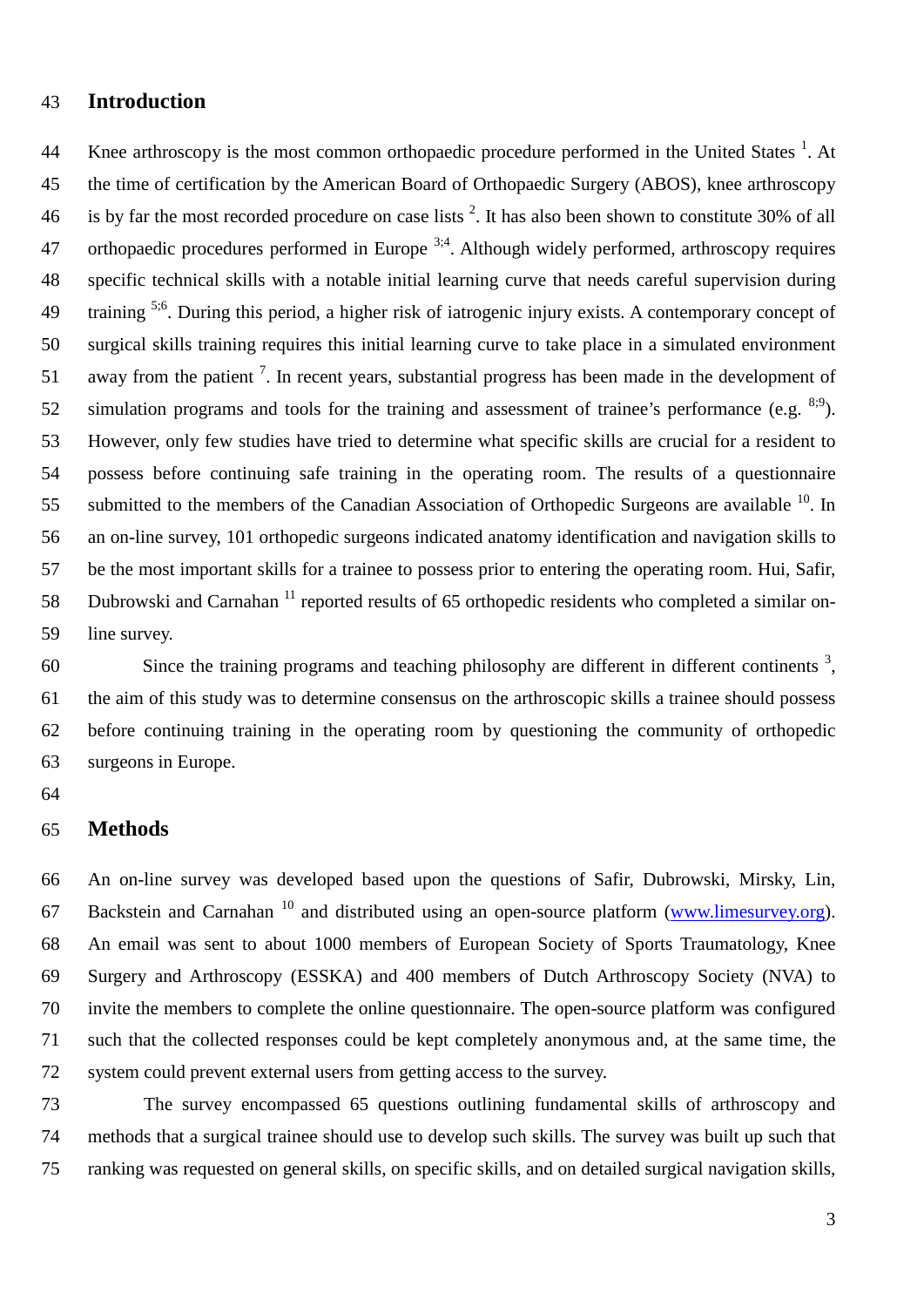independently. This structure was chosen to determine overall consensus and eventually to use the highly detailed formulated skills for development of specific exercises. More specifically, the survey consisted of 5 questions on generic skills and 10 regarding specific skills (Table 1); 16 on patient and tissue manipulation, 11 on knowledge of pathology and 6 on inspection of the anatomical structures (Figure 1); 5 questions on practicing methods to prepare residents (Table 2); 3 items on global exercises and 9 on detailed exercises that residents have to be trained in (Table 3). Surgeons were asked to indicate the importance of each arthroscopic skill, method or exercise on a six point ordinal scale with explicit anchors at the extremes ranging from 'not important at all' (score 1) to 'very important' (score 6) to increase response variance while better discriminating central tendency bias. The survey was kept open for 21 days.

## *Statistical analysis*

 Statistical analyses were carried out using SPSS Statistics v. 21 (IBM, New York, USA). Results were considered statistically significant when p-values were below the 5% threshold. To verify whether the proposed skills were considered significantly important, all responses were re-codified in dichotomic variables considering scores of 1 and 2 as 'not important' and scores of 5 and 6 as 'important'. A Chi square test was conducted on the equality of response proportions 'important' vs. 'not important'. The rejection of the null hypothesis of equal proportions means that the respondents significantly assigned a high (or low) importance to the proposed skills. The middle values (scores 3 and 4) were not included. Since those responses represented the opinion of the uncertain respondents, verification of any polarization in the response distribution was determined in a dedicated analysis of these subset data by the Chi square test.

 Inter-rater agreement relates to the extent to which different evaluating respondents, come to the same decision assigning the same assessment category (important and not important) to the skill under consideration. To measure the strength of consensus amongst the involved raters, an inter- rater agreement score was calculated for each question according to a previous described method 102 (NX2A: Normalised Chi-square based Agreement)<sup>12</sup>. Values of agreement less than 0.4 were associated with a 'poor agreement' label, values between 0.4 and 0.75 with 'moderate agreement' and values above 0.75 with 'excellent agreement'.

- A Mann-Whitney's U test was performed to study the association between the level of importance assigned by the respondents and their experience (surgeons *versus* residents).
- 

#### *Qualitative ranking method*

 A qualitative ranking method was developed to identify the top-ranked skills for a trainee to possess before entering an operating room. We proceeded in the following way: 1) the number of times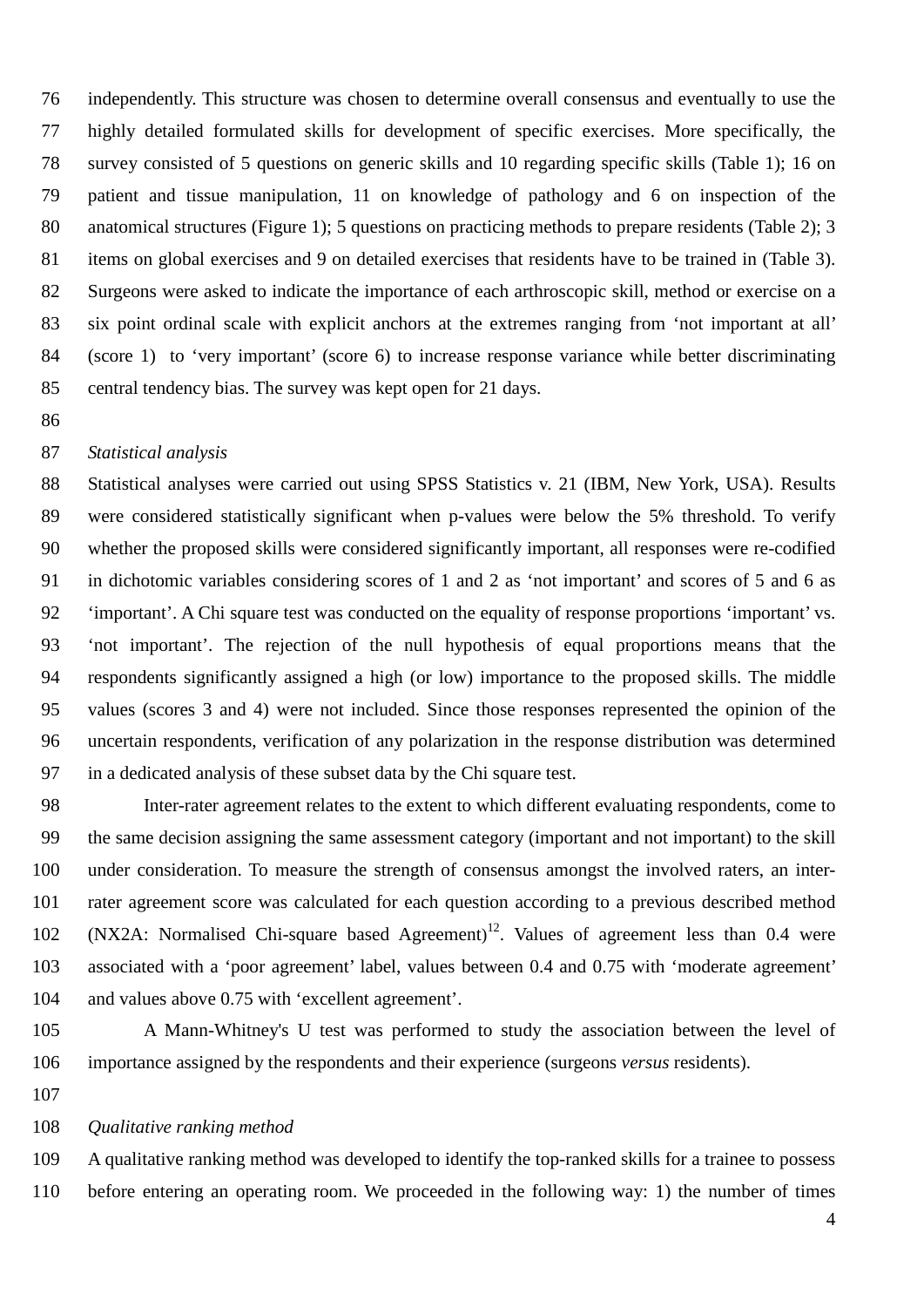were counted that each skill was ranked first, second, third, and so forth according to the "standard competition ranking" strategy. This is a strategy by which 1) skills that compare equally receive the same ranking number, and a gap is left in the ranking numbers (or "1224" strategy); 2), the normalized sum of all rankings was calculated associating each skill by the number of times it was actually evaluated; 3) a final ranking was created ordering from the skill with the lowest normalized rank sum to the skill with the highest sum.

 Thus, for each respondent, we derived a relative ranking from his absolute evaluations, which is reasonable for the ordinal nature of the scale employed. Subsequently, we generated a collective skill ranking using all the individual rankings. Even with this method, differences in ranking between single skills are often negligible: this means that we cannot assert whether differences between skills are due to chance (or to selection bias) or related to real differences in the perceived importance of respondents. Thus, we also proceeded with a prioritization process and grouped the skills in priority levels.

#### *Priority levels*

 The number of times were counted of each skill that was ranked in the first three positions for each respondent (*n*), and the number of times the same skill came in any other position (*m*). Each skill was assigned to 'high priority' if *n* was greater than *m*, and to 'low priority' otherwise. Following this, a Chi square test was performed to evaluate the statistical significance of the difference between *n* and *m*. This created a skill prioritization process with 'low priority' not being irrelevant, but only *less* relevant than those at 'high priority'. However, some skills could not be assigned to a priority level with statistical significance, that is the repetition of this survey or involving different raters could lead to different assignment (no generalizability of results). Therefore, the significance was indicated (Tables 1-3, Figure 1).

 This analysis allows the detection of skills that should be really considered more important. Consequently, we suggest to consider priority levels first to determine the most important skills to focus the teaching efforts (high level skills first, then low level ones). After that, the single skill ranking can be taken to articulate more fine-grained interventions and teaching loads with respect to specific skills that junior surgeons have to master.

## **Results**

 A total of 216 orthopedic surgeons responded to the survey. Sixty-seven percent of the respondents had more the 10 years of personal experience in doing knee arthroscopy. The number of knee arthroscopies performed by respondents was more than 400 for 10.3% of the respondents, between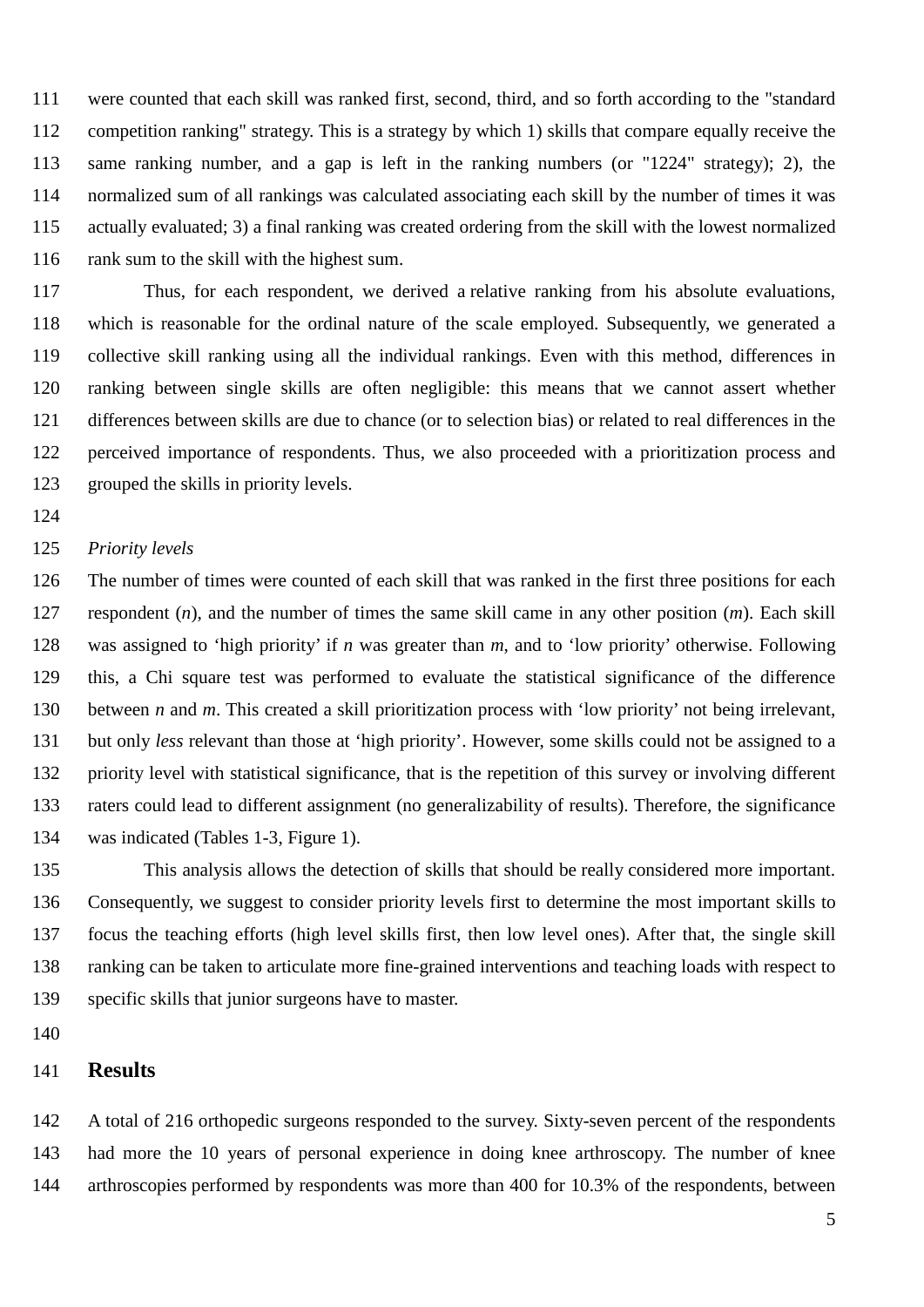200 and 400 for 25.4% of the respondents, between 50 and 200 for 46% of the respondents and less than 50 for the remaining 18.3%. Ten percent of respondents were residents and 90% were 147 orthopedic surgeons. The age of respondents was more than 45 years for 53% of cases.

#### *General and specific skills*

 A Chi square test was significant for all general and specific skills indicating the difference between 'low importance' (score 1 or 2) and 'high importance' (score 5 or 6) (p<0.001) (Table 1). This means that the sample exhibited a strong polarization in their response considering the related skills 'important to be mastered' in a statistically significant manner. General and specific skills were found to be 'important to be mastered' with an excellent degree of agreement among respondents (Table 1). Although, all general skills that were ranked 1 to 4 were assigned to 'high priority', 'anatomical knowledge' was being considered the most important general skill (Table 1). 'Manual 157 dexterity' showed a moderate agreement (0.69) and was assigned a 'low priority' level ( $p > 0.05$ ) (Table 1). Six specific skills were assigned 'high priority' with 'sterility' and 'patient positioning' ranked 1 and 2. Noticeable is that 'tissue manipulation', which is ranked 2 for general skills is given a rather low rank 8 for specific skills (Table 1).

#### *Skills regarding 'patient and tissue manipulation', 'knowledge' and 'navigation'*

 Detailed questions were posed regarding 'patient and tissue manipulation', 'knowledge' and 'navigation', as this level of detail is required to develop suitable training tasks and use appropriate training means. 'Patient and tissue manipulation' and 'knowledge' gave three more or less distinct 166 skill categories. The first category had a significant Chi square test ( $p < 0.001$ ), excellent Normalised Chi-square based Agreement and was assigned 'high priority' (p < 0.001). The second category had a significant Chi square test (p < 0.001), moderate to excellent Normalised Chi-square based Agreement and was assigned either 'high or low priority' that was not significant. The third category had a significant or no significant Chi square test, poor to moderate Normalised Chi- square based Agreement and was assigned 'low priority' (p < 0.001). More specific, the Chi square test was not significant for 'triangulating the tip of the probe with a 0° scope'and 'triangulating the tip of the probe with a 70° scope' (Figure 1). 'Precise portal placement', 'triangulating the tip of the probe with a 30◦ scope' and 'insertion of the arthroscope' were ranked top three for 'patient and 175 tissue manipulation'. 'Use of vaporisator' and 'triangulation with a  $0^{\circ}$  or  $70^{\circ}$  scope' were ranked lowest (Figure 1). Knowledge on 'knee anatomy', 'sterility' and 'sequence of an inspection round' were ranked top three, whereas knowledge on 'corpus liberum', 'plica synovialis' and 'hoffa impingement' were ranked lowest (Figure 1).

179 For 'navigation', all six questioned skills had a significant Chi square test ( $p < 0.001$ ),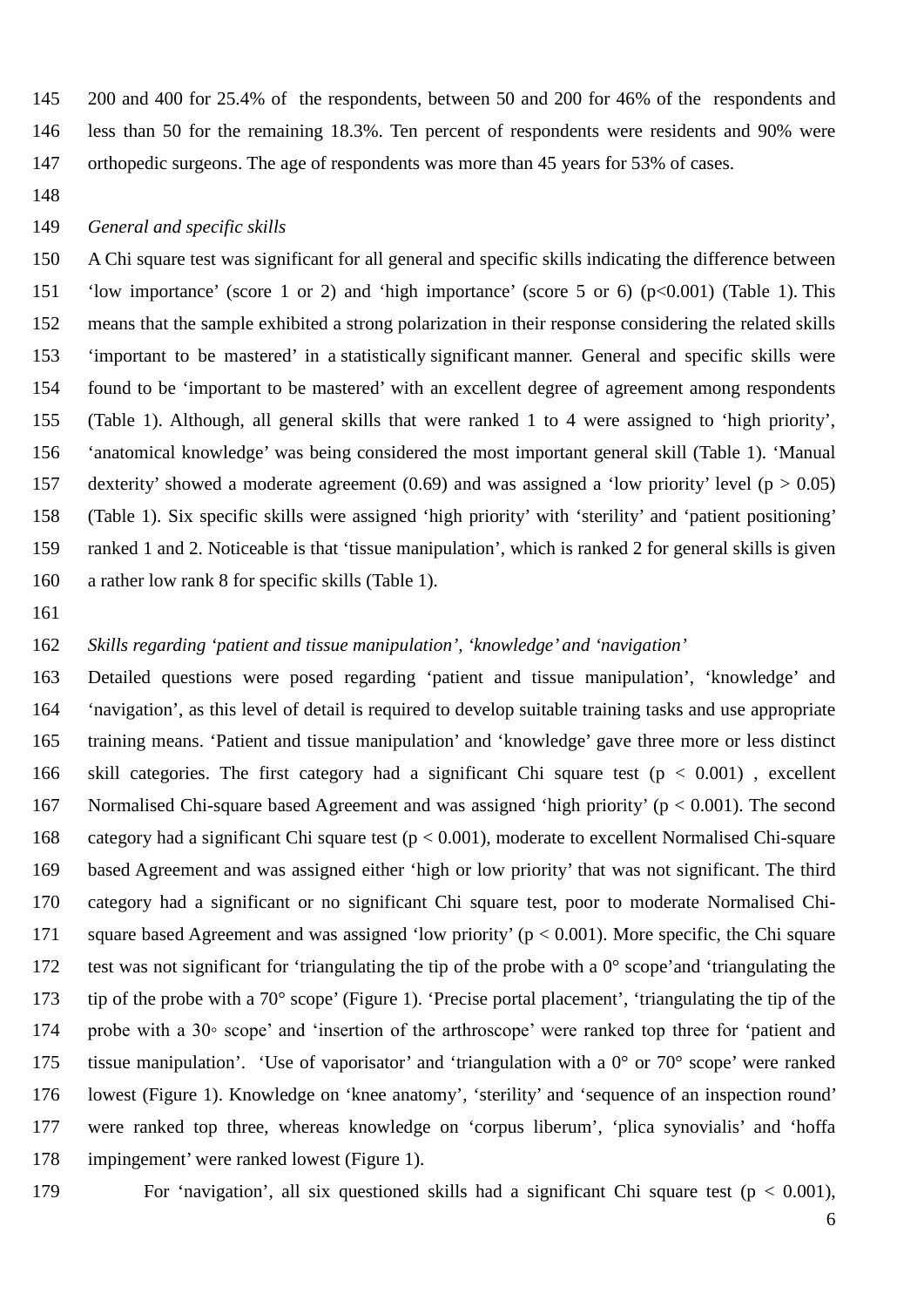excellent Normalised Chi-square based Agreement and were assigned 'high priority' (p < 0.001).

 These skills were formulated as navigation to inspect the 1) medial and 2) lateral compartment, 3) the intercondylar notch, 4) the suprapatellar pouch, and the 5) medial and 6) latter gutter.

#### *Preferred training means and exercises*

 Only 'cadaveric specimen', ranked as the number 1 training means, showed a significant Chi square 186 test  $(p < 0.001$ , excellent Normalised Chi-square based Agreement and was assigned 'high priority' 187 ( $p < 0.001$ ). The 'box trainer model without specific knee characteristic' did not show a significant difference for the Chi square test (p>0.05) and was given a poor agreement (Table 2).

 All three questioned global exercises: 'identification of structures and navigation with the arthroscope', 'instrument handling' and 'preparation of patient and equipment' had a significant Chi square test (p < 0.001), excellent Normalised Chi-square based Agreement and was assigned 'high priority' (p < 0.001). 'Tissue manipulation' and 'meniscal suturing' were ranked lowest and assigned to a non significant 'low priority' level (Table 3).

#### *Analysis of uncertain respondents*

 Considering the subset data of uncertain respondents (scores 3 or 4), the Chi square test revealed a significant polarization in response distribution for several skills (p <0.05) (Tables 1-3, Figure 1). The significantly polarization direction was in accordance with respondents that considered skills important to be mastered.

#### *Stratified analysis*

 A stratified analysis of data revealed that ranking of two skills was related to respondents function. Surgeons considered the 'inspection of lateral compartment' the most important skill of inspection of the anatomical structures; whereas residents considered the 'inspection of medial compartment' 205 as the most relevant (Mann-Whitney's U test, p<0.05). 'Instrument handling' was considered the most important global exercise by the residents, whereas the surgeons considered the 'identification 207 of structures and navigation with the arthroscope' as the most important exercise ( $p<0.05$ ). A significant association was found between the level of importance that respondents assigned to skills and respondents level of expertise. Surgeons perceived a higher grade of importance compared to residents for all skills that reached the statistical significance.

- 
- 

## **Discussion**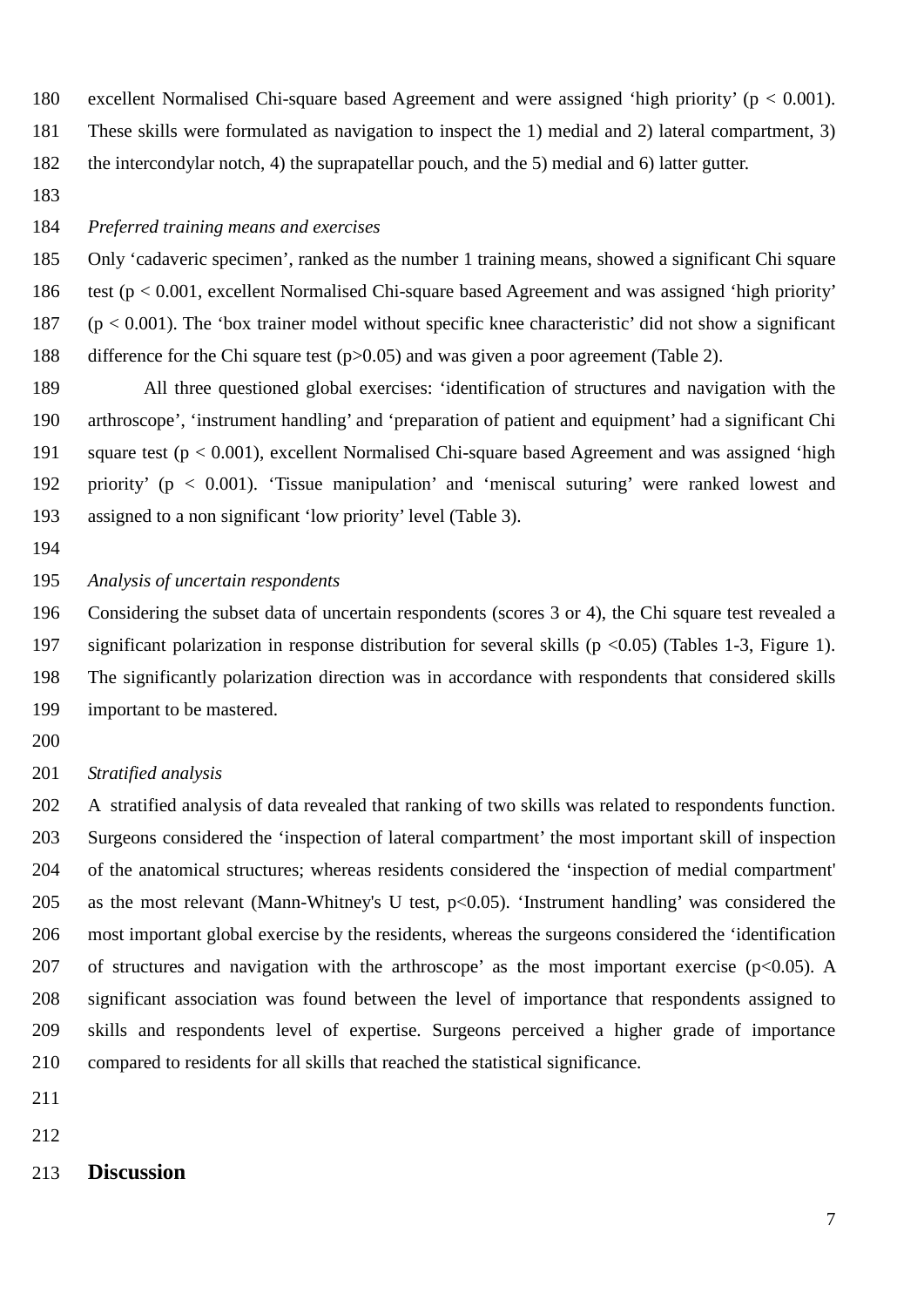Knee arthroscopy is a technique that requires demanding surgical skills that surgeons should acquire before performing in the operating theatre. This study contributes by presenting consensus on arthroscopic skills that are considered top priority by the European arthroscopic community. Data of our survey were analyzed with an advanced ranking method (priority levels) to determine skills that a young orthopedic surgeon should learn with priority before continuing training in the operating room. The Chi square analysis revealed that for all proposed skills, except three, the sample exhibited a strong polarization in its response considering the related skills 'important to be mastered' in a statistically significant manner. This result is logical, since all skills eventually need 222 to be mastered to become a skilled arthroscopist  $3,10$ .

 'Anatomical knowledge' is ranked as the number one general skill and 'spatial perception' as number three. This is in agreement with the ranking of the Canadian arthroscopic community  $10;11$ . A difference is that the European community ranks 'tissue manipulation' as number 2 and the Canadian community ranks 'triangulation' as number 2. But analysing the results of specific skills of this study, it can be seen that 'tissue manipulation' is ranked rather medium to low (Table 1, Figure 1) and 'triangulating with a 30° scope' is ranked rather high (Figure 1). A reason for this difference in ranking could be that a certain group of respondents initially interpreted the term 'tissue manipulation' differently or reconsidered its importance in view of the specific skills.

 The ranking of specific skills (Table 1) was in correspondence with the detailed questions on 'patient and tissue manipulation' and 'knowledge' (Figure 1). High priority was given to knowledge on 'sterility', because this could immediately compromises patient safety. Furthermore, high consensus was found on 'patient positioning and preparation', on 'knee anatomy and pathology knowledge', being able to acces the knee joint through 'precise portal placement' and 'insertion of the arthroscope'; and 'navigation' in all compartments of the knee joint (Table 1, Figure 1).

 These four skills correspond to the required skills needed to gain access to the pathologic area in the  $\cdot$  first place  $^{10;11}$ . If a resident is not capable of achieving this, therapeutic treatment is not possible at all. So, knowing arthroscopic anatomy, and access and orientation in the joint will contribute to safe performance of the therapy. The European community generally agreed with their Canadian 241 colleagues in ranking the most important skills  $10;11$ , so apparently these basic skills are truly the most essential.

 Interestingly, 'knowledge on anatomy and pathology of the knee joint', which was ranked 244 number one in other studies as well  $^{2,3}$ , does not necessary require actual instrument handling during training. Arthroscopic anatomy and knee pathology are suited to be taught with contemporary teaching methods using interactive e-learning modules that incorporate arthroscopic movies, pictures and animated joint structures or using virtual reality simulators which also provide movies and specific exercises focused on anatomy in combination with eye-hand coordination and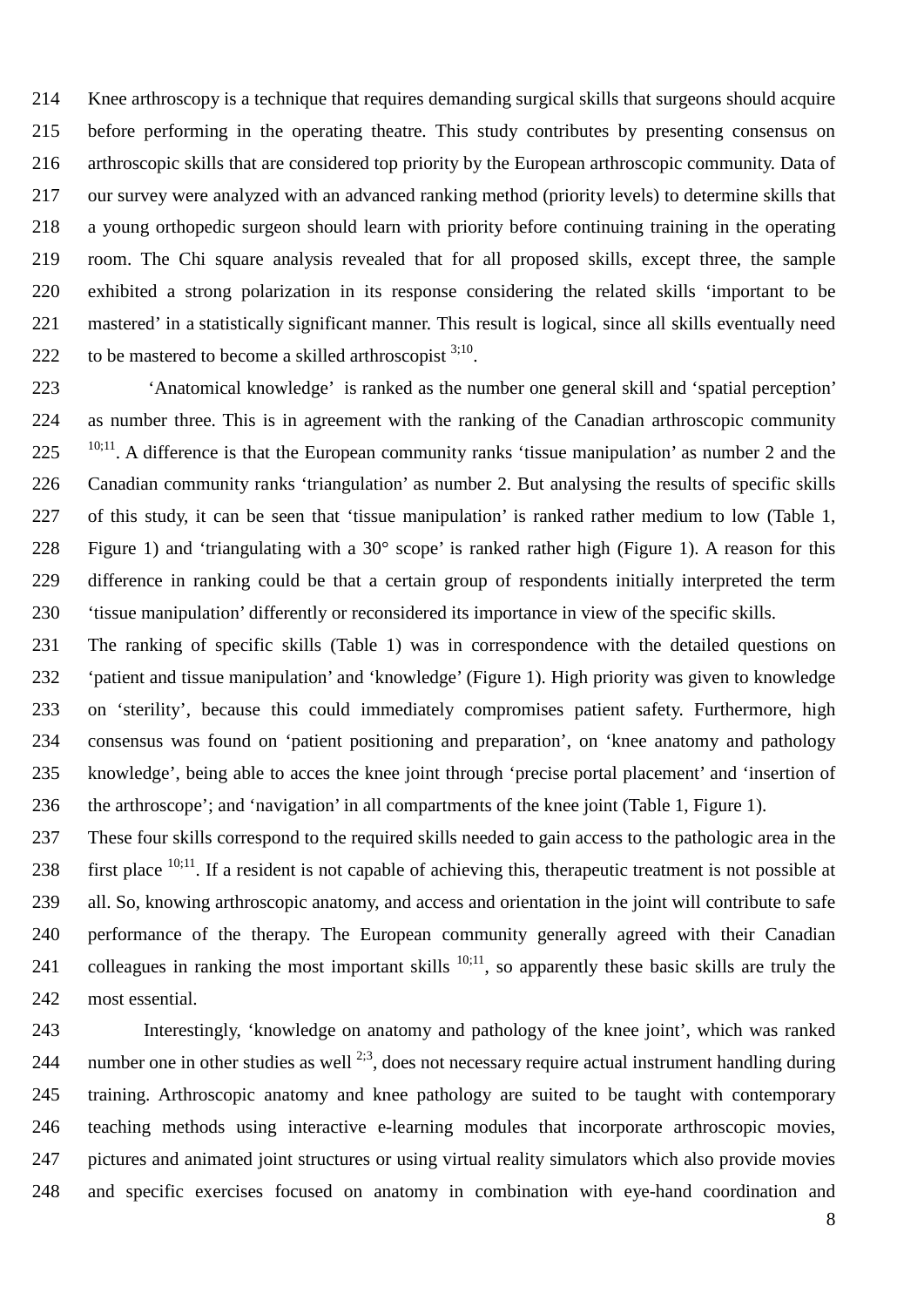249 . navigation  $13-15$ . One other solution being explored is the use of online cognitive simulators, with software hold on a central server, and the simulator addressing those aspects of a surgical task that 251 do not require a complex end user controller that is fixed in one geographical location .

 Another item that requires further discussion is that even though being able to perform  $^{\circ}$  'precise portal placement' and 'insertion of the arthroscope' are ranked highly (Figure 1)<sup>10</sup>, the only truly realistic training means available is a human cadaver specimen. This is a highly realistic training means, but cadaveric specimen pose considerable drawbacks. The portals can be made only once and the task is more difficult than in an actual patient due to untensioned quadriceps muscle. In the time frame between the study by Safir, Dubrowski, Mirsky, Lin, Backstein and Carnahan in 258 and our recent survey, no developments have been made to allow the training of portal placement in a simulated setting away from the operating room. The lack of suitable training means for portal placement, might have contributed to the poor to moderate agreement on the usefulness of 261 them (Table 3).

 Contrary, arthroscopic navigation, triangulation, identification and/or probing of anatomic structures, which were ranked in the top (Figure 1, Table 3), can be elegantly trained in state of the art simulators. So, these skills could be very well implemented in a preoperative training program 265 and fulfil the wishes from the comminuty to use simulators in the curriculum  $<sup>7</sup>$ . Also the surveyed</sup> 266 detailed exercises (Table 3) are suitable to built in available validated simulators  $\delta$ .

 Finallly, when analysing 'manual dexterity' and 'instrument and tissue handling', the consensus amongst the respondents is less apparent (Table 1, Figure 1). This is probably due to the fact that they are only relevant to possess if the top ranked skills are acquired at some level. However, especially 'instrument and tissue handling' are suited to train in simulators with some 271 form of haptic feedback  $17-19$  and if not mastered increase the risk of delicate tissue damage such as cartilage. The reason is that part of the instrument is inserted blindly and the complex joint shape 273 makes initial proper triangulation difficult  $20:21$ . The importance of possessing this skill prior to continuing training in the operating room is confirmed by the study of O'Neill, Cosgarea, 275 Freedman, Queale and McFarland<sup>22</sup>. Fellowship directors were questioned on the number of procedures that a young orthopedic should perform before operating alone on patients. A total of 164 physicians involved in the education of residents and fellows responded and stated that a substantial number of repetitions is needed to become proficient in arthroscopy. A large variability in the number of repetitions estimated to achieve proficiency in all procedures also was found amongst the physicians: on average 50 (standard deviation (SD) 46) repetitions for partial medial meniscectomy and 61 (SD 53) for anterior cruciate ligament (ACL) reconstruction. But the most important aspect to be considered from this study is that the absolute minimum number of procedures needed to achieve proficiency was indicated to be 5-8 for any arthroscopic procedure.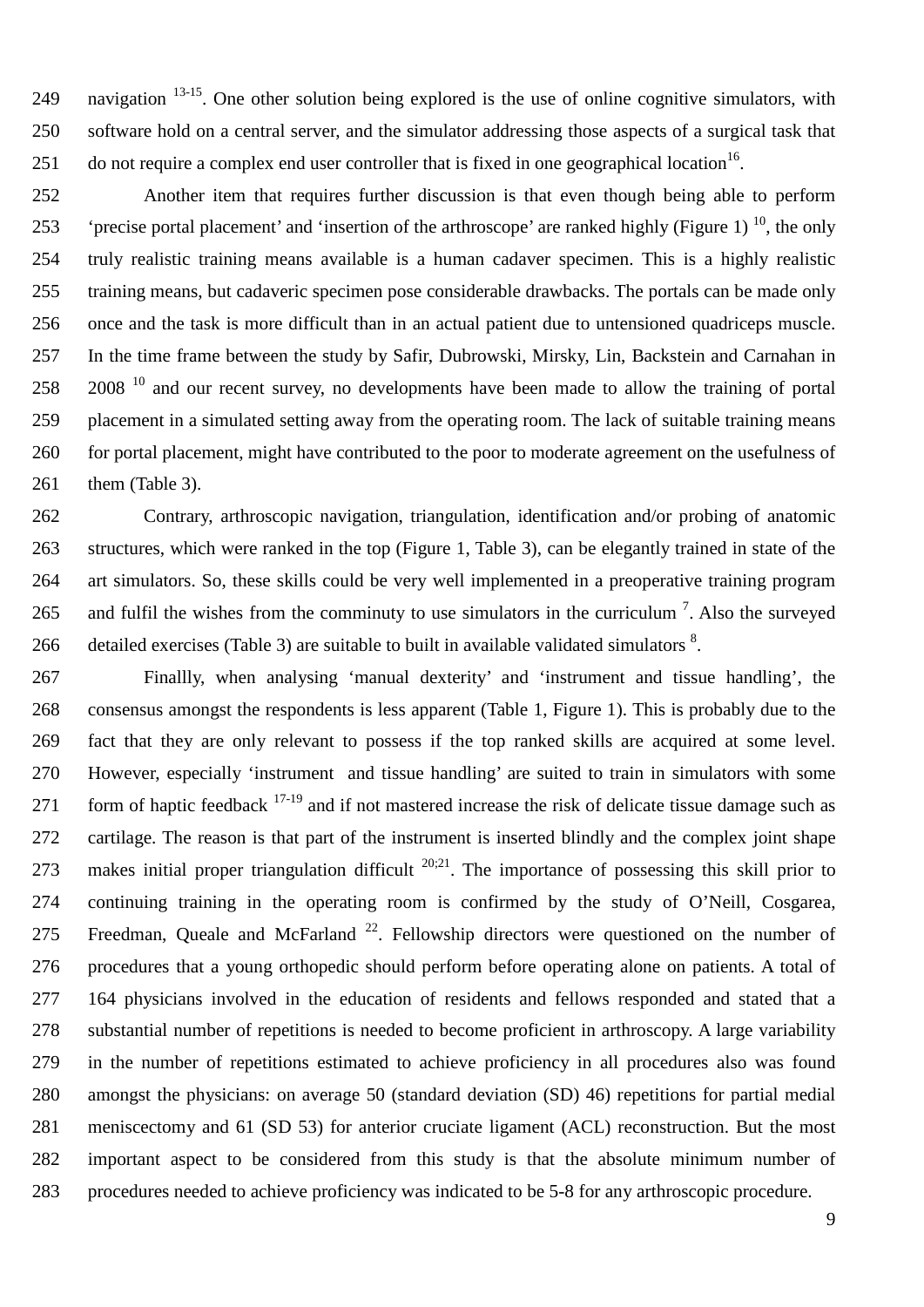The study has limitations. The response rate was 15%, which is rather low. Although it is 285 similar to the response rates of similar studies  $^{7;10;11}$ . This could have led to bias. An example is the polarisation in indicating all skills as being important, because surgeons that are most involved in training and supervising residents probably would have been more willing to participate in the survey. Also the time frame in which the survey was kept open might have been a little short.

 Patients are placing an additional demand of accountability on today's physicians and a surgeon must be capable of performing specific procedures in a safe and efficient manner such that the patient will not experience adverse consequence. A young surgeon should acquire specific skills 292 before performing continuing training in the operating theatre  $8,23$ . General skills considered important for a trainee to possess prior to train in the operating room were ranked 'anatomical knowledge', 'tissue manipulation', 'spatial perception' and 'triangulation. The top ranked two specific psychomotor skills were 'portal placement' and 'triangulating the tip of the probe with a 30◦ scope' and the top two on knowledge were 'knee anatomy' and 'sterility'. The list of highly detailed skills and exercises serve the design and development of improved simulators and exercises to train the highest ranked skills. Eventually, this will lead to training programs that are adopted by the entire arthroscopic community as they truly meet the wishes and needs. With this, patient safety will be increased and perhaps a more uniform level of the proficiency of young doctors will be achieved. Compared to the Canadian colleagues, the European arthroscopy community demonstrated similar ranking in skills.

#### **References**

- 
- (1) Cullen KA, Hall MJ, Golosinskiy A. Ambulatory surgery in the United States, 2006. *Natl Health Stat Report* 2009;1-25.
- (2) Garrett WE, Jr., Swiontkowski MF, Weinstein JN et al. American Board of Orthopaedic Surgery Practice of the Orthopaedic Surgeon: Part-II, certification examination case mix. *J Bone Joint Surg Am* 2006;88:660-667.
- (3) Georgoulis A, Randelli P. Education in arthroscopy, sports medicine and knee surgery. *Knee Surg Sports Traumatol Arthrosc* 2011;19:1231-1232.
- (4) Grechenig W, Fellinger M, Fankhauser F, Weiglein AH. The Graz learning and training model for arthroscopic surgery. *Surg Radiol Anat* 1999;21:347-350.
- (5) Allum R. Complications of arthroscopy of the knee. *J Bone Joint Surg Br* 2002;84:937-945.
- (6) Hanna GB, Shimi SM, Cuschieri A. Randomised study of influence of two-dimensional versus three-dimensional imaging on performance of laparoscopic cholecystectomy. *Lancet* 1998;351:248-251.
- (7) Karam MD, Pedowitz RA, Natividad H, Murray J, Marsh JL. Current and future use of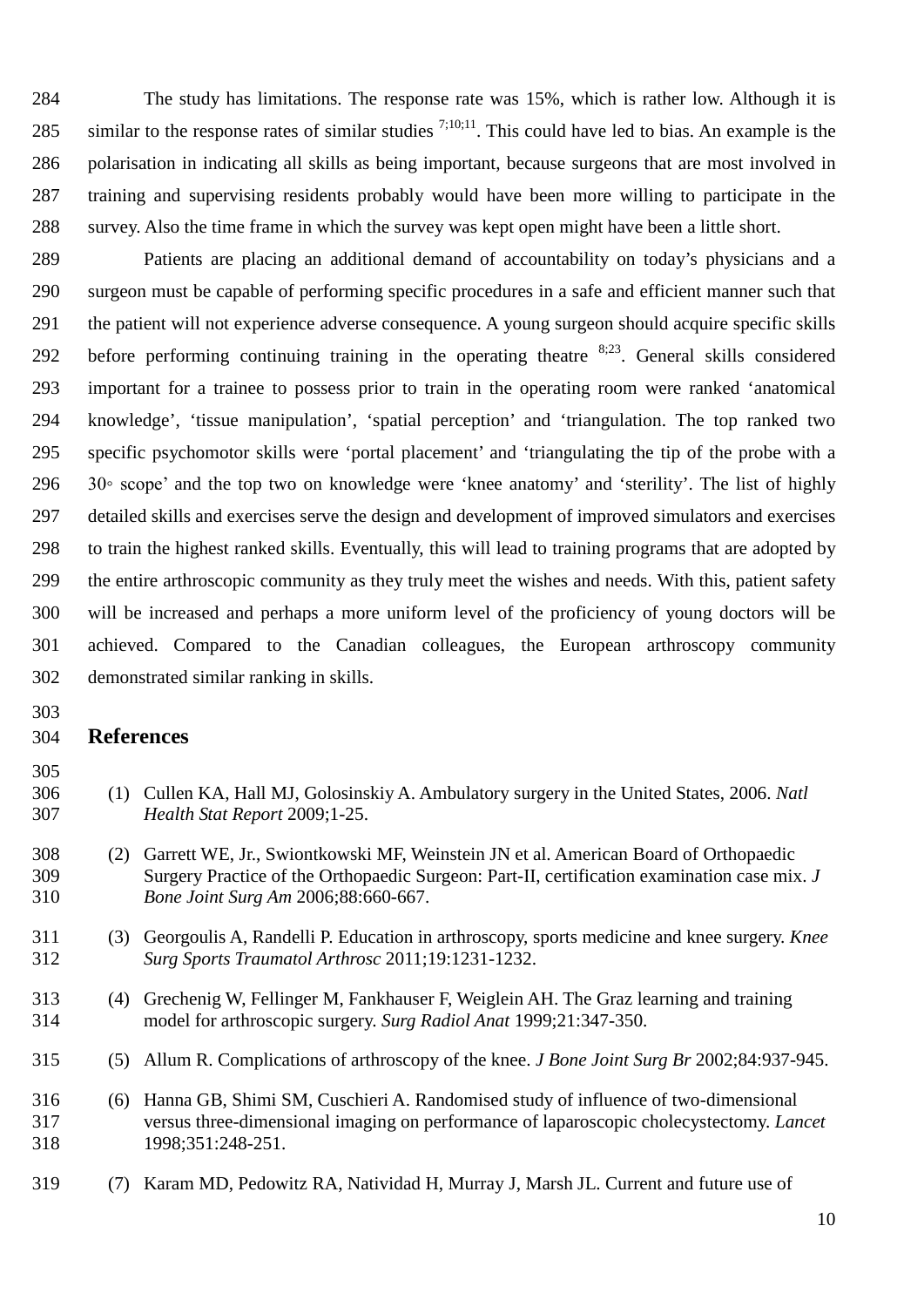| 320<br>321        |      | surgical skills training laboratories in orthopaedic resident education: a national survey. J<br>Bone Joint Surg Am 2013;95:e4.                                                                                               |
|-------------------|------|-------------------------------------------------------------------------------------------------------------------------------------------------------------------------------------------------------------------------------|
| 322<br>323        |      | (8) Frank RM, Erickson B, Frank JM et al. Utility of modern arthroscopic simulator training<br>models. Arthroscopy 2014;30:121-133.                                                                                           |
| 324<br>325        | (9)  | Madan SS, Pai DR. Role of simulation in arthroscopy training. Simul Healthc 2014;9:127-<br>135.                                                                                                                               |
| 326<br>327<br>328 | (10) | Safir O, Dubrowski A, Mirsky L, Lin C, Backstein D, Carnahan A. What skills should<br>simulation training in arthroscopy teach residents? International Journal of Computer<br>Assisted Radiology and Surgery 2008;3:433-437. |
| 329<br>330<br>331 | (11) | Hui Y, Safir O, Dubrowski A, Carnahan H. What skills should simulation training in<br>arthroscopy teach residents? A focus on resident input. Int J Comput Assist Radiol Surg<br>2013.                                        |
| 332<br>333<br>334 | (12) | Cabitza F, Ragone V, Arrigoni P, Karlsson J, Randelli P. Management of knee injuries:<br>consensus-based indications from a large community of orthopaedic surgeons. Knee Surg<br>Sports Traumatol Arthrosc 2013;21:708-719.  |
| 335<br>336<br>337 | (13) | Obdeijn MC, Bavinck N, Mathoulin C, van der Horst CM, Schijven MP, Tuijthof GJ.<br>Education in wrist arthroscopy: past, present and future. Knee Surg Sports Traumatol<br>Arthrosc 2013.                                     |
| 338<br>339<br>340 | (14) | Tuijthof GJ, Visser P, Sierevelt IN, van Dijk CN, Kerkhoffs GM. Does Perception of<br>Usefulness of Arthroscopic Simulators Differ with Levels of Experience? Clin Orthop Relat<br>Res 2011.                                  |
| 341<br>342<br>343 |      | (15) Verdaasdonk EG, Stassen LP, Schijven MP, Dankelman J. Construct validity and assessment<br>of the learning curve for the SIMENDO endoscopic simulator. Surg Endosc 2007;21:1406-<br>1412.                                |
| 344<br>345        | (16) | Hurmusiadis V, Rhode K, Schaeffter T, Sherman K. Virtual arthroscopy trainer for<br>minimally invasive surgery. Stud Health Technol Inform 2011;163:236-238.                                                                  |
| 346<br>347        | (17) | Chami G, Ward JW, Phillips R, Sherman KP. Haptic feedback can provide an objective<br>assessment of arthroscopic skills. Clin Orthop Relat Res 2008;466:963-968.                                                              |
| 348<br>349        | (18) | Moody L, Waterworth A, McCarthy AD, Harley P, Smallwood R. The feasibility of a mixed<br>reality surgical training environment. Virtual Reality 2008;12:77-86.                                                                |
| 350<br>351<br>352 |      | (19) Fucentese SF, Rahm S, Wieser K, Spillmann J, Harders M, Koch PP. Evaluation of a virtual-<br>reality-based simulator using passive haptic feedback for knee arthroscopy. Knee Surg<br>Sports Traumatol Arthrosc 2014.    |
| 353<br>354<br>355 | (20) | Obdeijn MC, Horeman T, de Boer LL, van Baalen SJ, Liverneaux P, Tuijthof GJ. Navigation<br>forces during wrist arthroscopy: assessment of expert levels. Knee Surg Sports Traumatol<br>Arthrosc 2014.                         |
| 356<br>357<br>358 | (21) | Tuijthof GJ, Horeman T, Schafroth MU, Blankevoort L, Kerkhoffs GM. Probing forces of<br>menisci: what levels are safe for arthroscopic surgery. Knee Surg Sports Traumatol Arthrosc<br>2011;19:248-254.                       |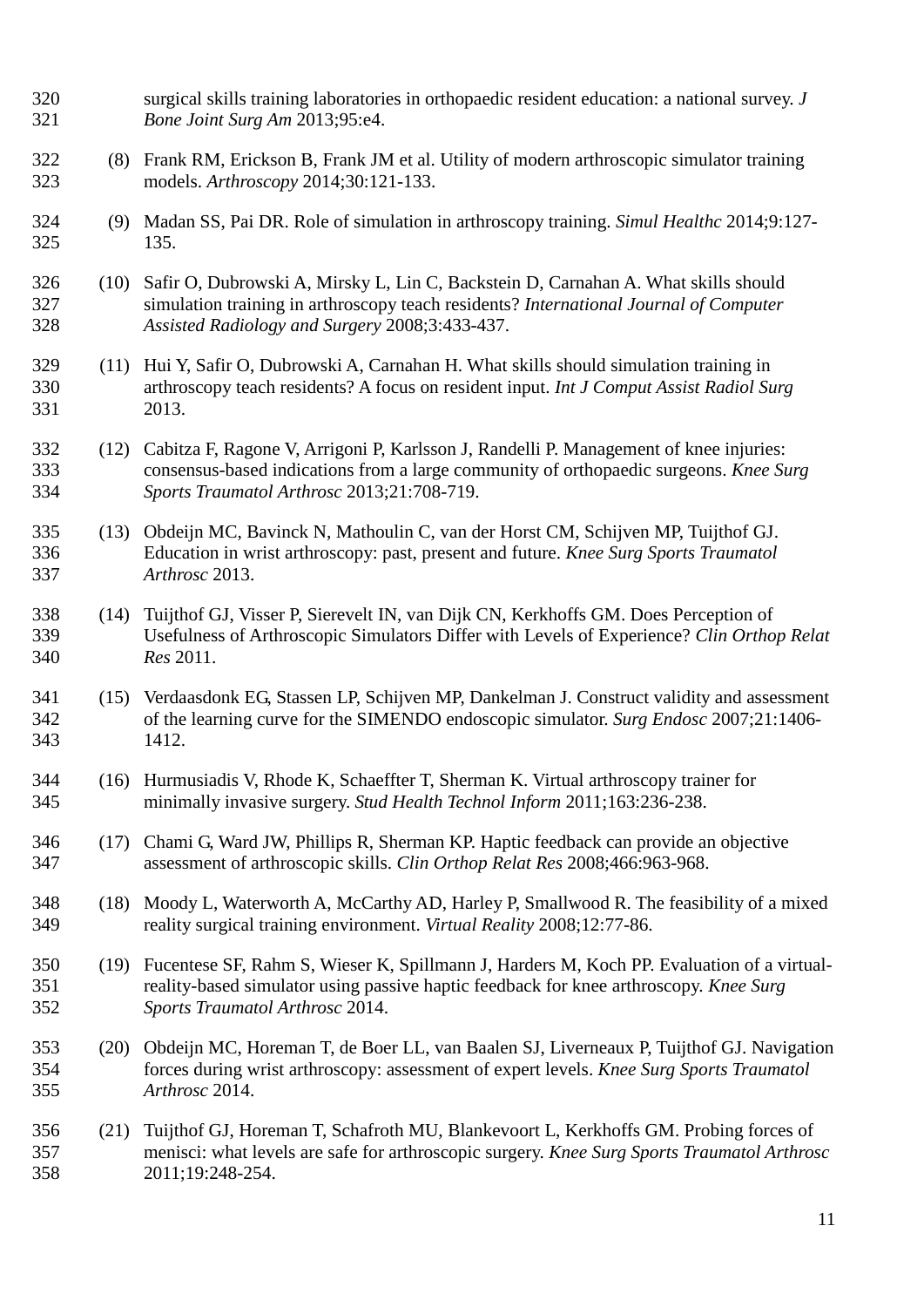- (22) O'Neill PJ, Cosgarea AJ, Freedman JA, Queale WS, McFarland EG. Arthroscopic proficiency: a survey of orthopaedic sports medicine fellowship directors and orthopaedic surgery department chairs. *Arthroscopy* 2002;18:795-800.
- (23) Modi CS, Morris G, Mukherjee R. Computer-simulation training for knee and shoulder arthroscopic surgery. *Arthroscopy* 2010;26:832-840.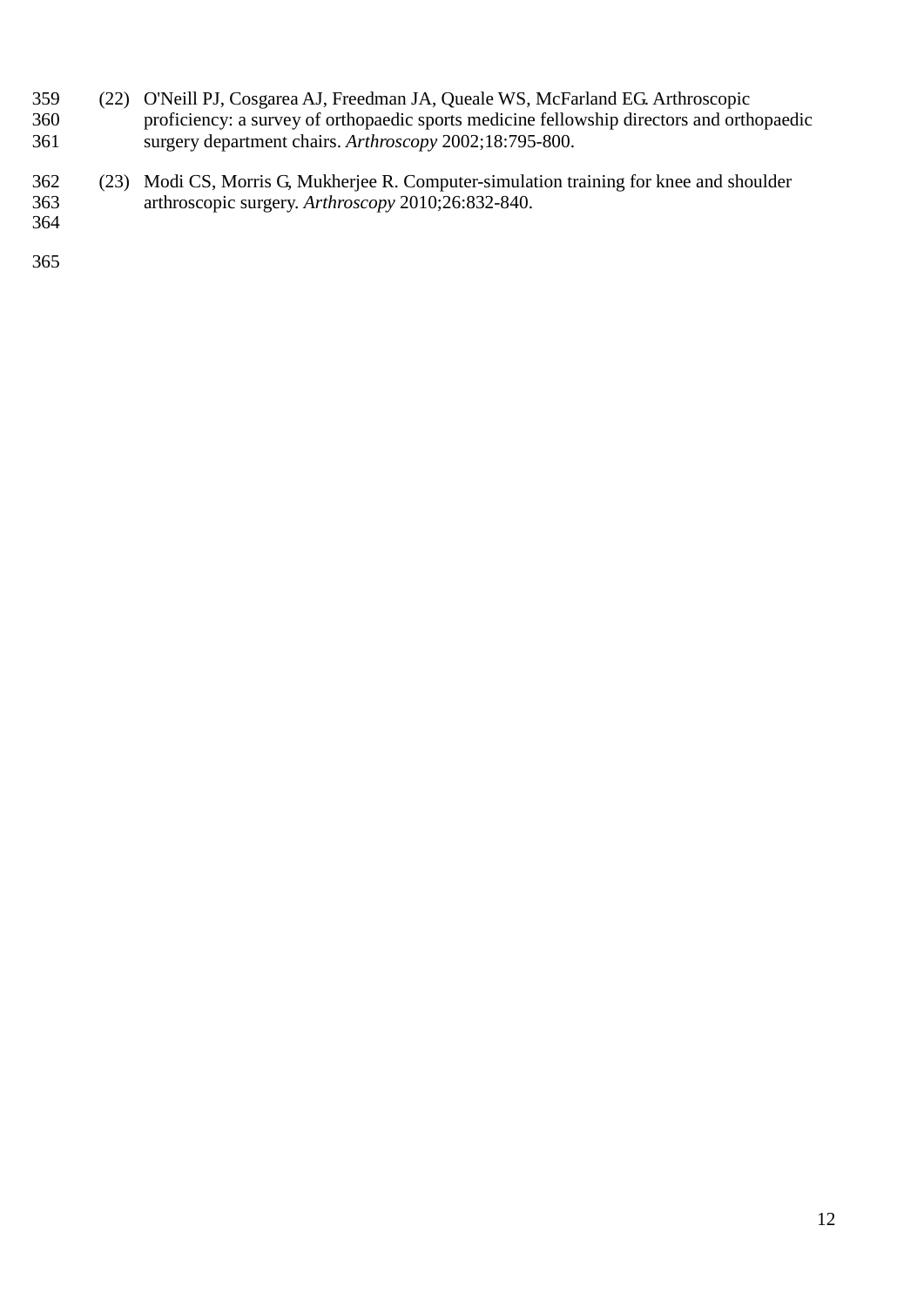

skills on 'knowledge'. A distinction is made between 'high priority', insignificant priority which is either 'high' or 'low' (mixed priority) and 'low priority'. Results demonstrating 'high priority', all had a Chi Square characteristic with  $p \le 0.001$  and showed an excellent ( $>0.75$ ) Normalised Chisquare based Agreement. Results demonstrating 'low priority', showed a poor to moderate (<0.75) Normalised Chi-square based Agreement. **<sup>a</sup>** Skills ranked 7-11,13-16 of 'patient and tissue manipulation' and skills ranked 3-7, 9-11 of 'knowledge' had a significant polarization in response distribution of uncertain respondents ( $p \le 0.05$ ). 'Patient positioning' had a borderline significant polarization in response distribution of uncertain respondents ( $p = 0.05$ ). The polarization direction was in accordance with respondents that considered skills important to be mastered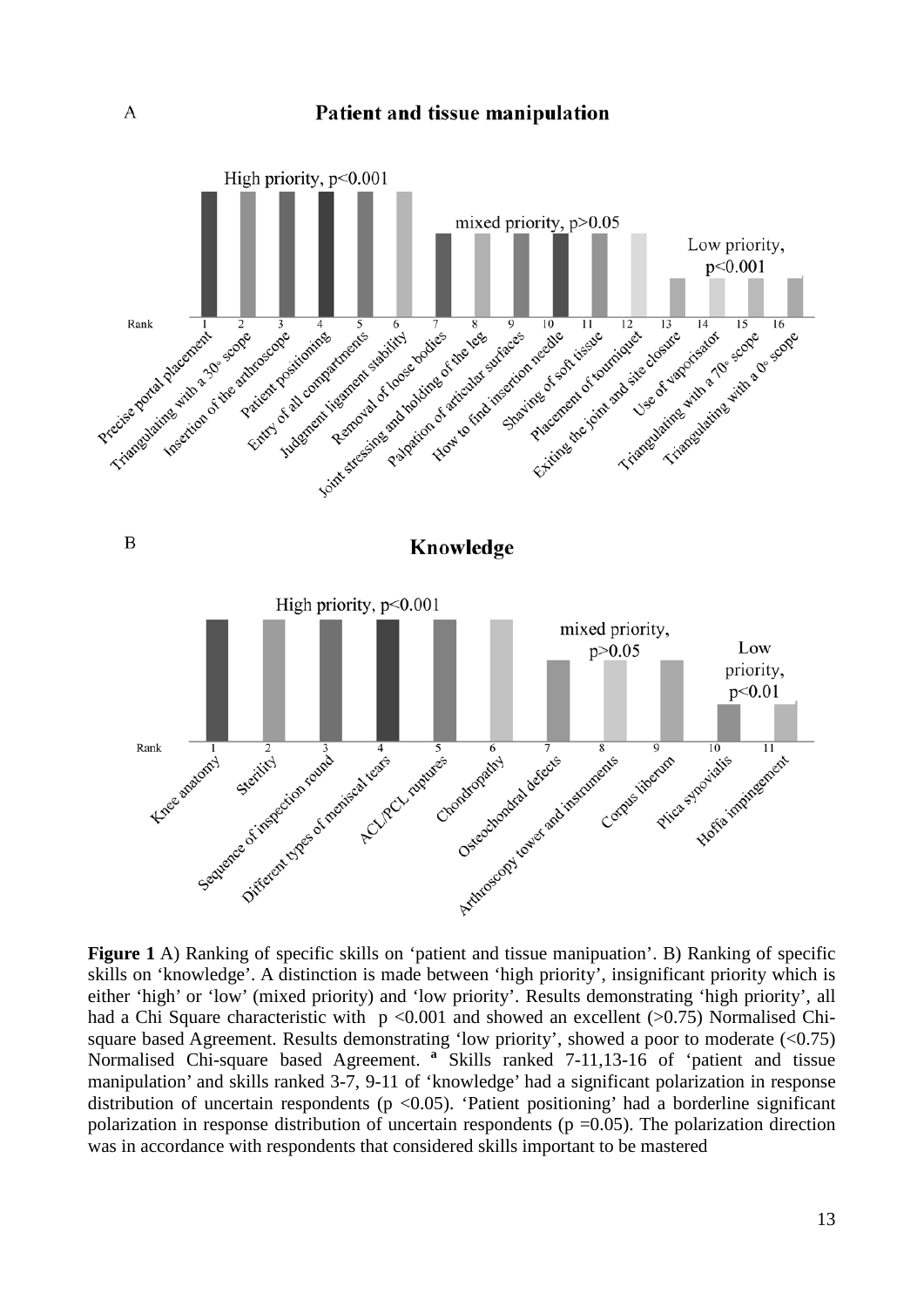**Table 1** Ranking of the general and specific skills. Abbreviations: NX2A, normalized chi-square based agreement; n.s., not significant; OR, operating room.

 $a_p < 0.001$ .

 $\overline{b}$ Skills that had a significant polarization in response distribution of uncertain respondents (p < 0.05). The polarization direction was in accordance

with respondents that considered skills important to be mastered.

# ${}^{c}_{\rm p}$  < 0.05.<br> ${}^{d}_{\rm p}$  < 0.01.

| <b>Rank</b>    | General skills (Chi square p- level: <sup>a</sup> ) | Nr<br>respondents | NX <sub>2</sub> A | <b>Priority</b><br><b>Level</b> |
|----------------|-----------------------------------------------------|-------------------|-------------------|---------------------------------|
| $\mathbf{1}$   | Anatomical knowledge <sup>b</sup>                   | 200               | 0.98 excellent    | High <sup>a</sup>               |
| $\overline{c}$ | Tissue manipulation <sup>b</sup>                    | 158               | 0.85 excellent    | High <sup>a</sup>               |
| 3              | Spatial perception                                  | 177               | 0.95 excellent    | High <sup>a</sup>               |
| $\overline{4}$ | Triangulation                                       | 178               | 0.93 excellent    | High <sup>a</sup>               |
| 5              | Manual dexterity                                    | 155               | 0.69 moderate     | Low, n.s.                       |
| <b>Rank</b>    | Specific skills (Chi square $p$ - level: $a$ )      |                   |                   |                                 |
| $\mathbf{1}$   | Sterility                                           | 196               | 0.95 excellent    | High <sup>a</sup>               |
| $\overline{2}$ | Patient positioningb <sup>b</sup>                   | 185               | 0.89 excellent    | High <sup>a</sup>               |
| 3              | Knowledge of pathology                              | 169               | 0.95 excellent    | High <sup>a</sup>               |
| 4              | Preparation before the start of the<br>operation    | 176               | 0.93 excellent    | High <sup>a</sup>               |
| 5              | Knowledge of equipment <sup>b</sup>                 | 185               | 0.97 excellent    | High <sup>c</sup>               |
| 6              | Contact with patient <sup>b</sup>                   | 170               | 0.82 excellent    | High <sup>d</sup>               |
| 7              | Work-up                                             | 165               | 0.92 excellent    | High, n.s.                      |
| 8              | Tissue manipulation <sup>b</sup>                    | 160               | 0.92 excellent    | High, n.s.                      |
| 9              | Hand positions <sup>b</sup>                         | 147               | 0.81 excellent    | Low <sup>d</sup>                |
| 10             | Overall control in the $OR^b$                       | 153               | 0.84 excellent    | Low <sup>c</sup>                |

## **Table 1**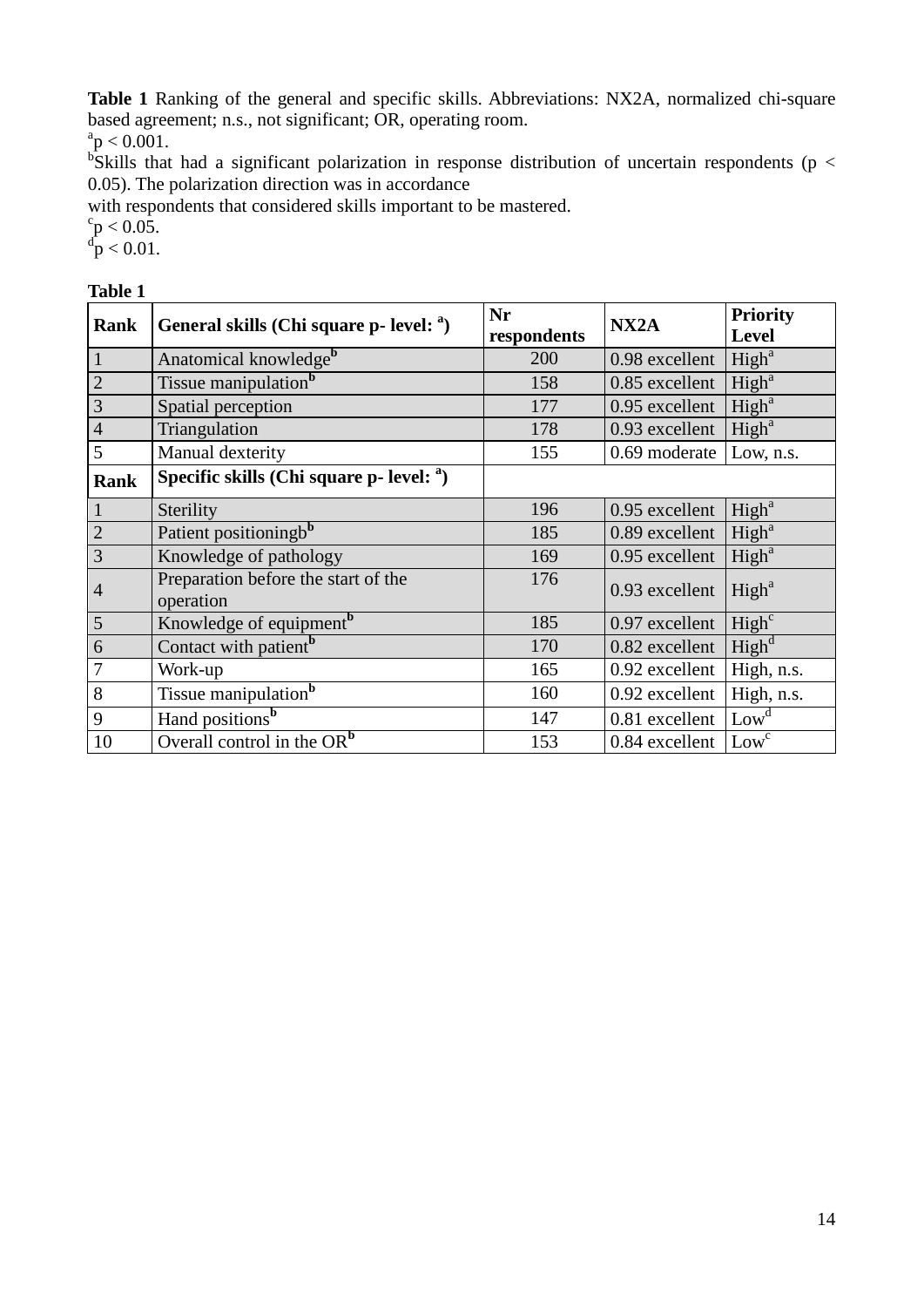**Table 2** Ranking of the preferred simulated environment for training. Abbreviations: NX2A, normalized chi-square based agreement; n.s., not significant.

 $a$ <sup>a</sup> $p < 0.001$ .

 $\overline{b}$ Skills that had a significant polarization in response distribution of uncertain respondents (p < 0.05). The polarization direction was in accordance with respondents that considered skills important to be mastered.

| Table 2 |                                                                                  |                   |                   |                                 |  |
|---------|----------------------------------------------------------------------------------|-------------------|-------------------|---------------------------------|--|
|         | Rank   Simulators (Chi square p- level)                                          | Nr<br>respondents | NX <sub>2</sub> A | <b>Priority</b><br><b>Level</b> |  |
|         | Cadaveric specimen <sup>a</sup>                                                  | 182               | $0.79$ excellent  | High <sup>a</sup>               |  |
|         | Physical knee phantom (e.g. Sawbones model)                                      | 109               | $0.17$ poor       | High <sup>a</sup>               |  |
|         | Physical knee phantom equipped with sensors<br>to track performance <sup>a</sup> | 131               | $0.42$ poor       | High <sup>a</sup>               |  |
|         | Virtual reality simulator <sup>a,b</sup>                                         | 139               | 0.63 moderate     | High <sup>a</sup>               |  |
|         | Box trainer model without specific knee<br>characteristics; n.s <sup>b</sup>     | 110               | $0.003$ poor      | High <sup>a</sup>               |  |

# **Table 2**